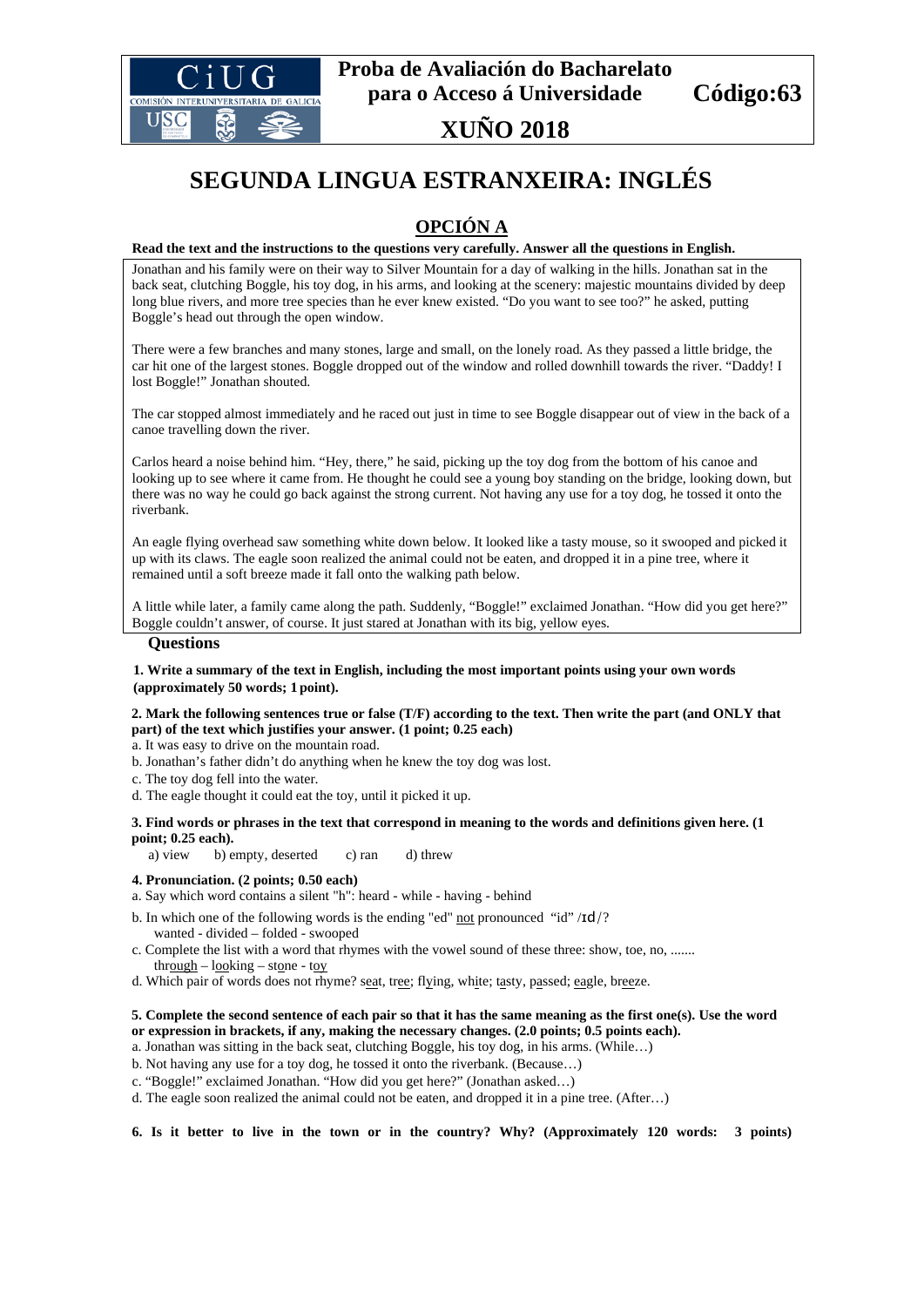

## **XUÑO 2018**

# **SEGUNDA LINGUA ESTRANXEIRA: INGLÉS**

## **OPCIÓN B**

#### **Read the text and the instructions to the questions very carefully. Answer all the questions in English.**

Finland has just been shown to be the happiest country in the world. Some people who live there suggest the reasons: Melissa Georghiu says: There are a few main factors that make Finns so happy … and it's not the grey Helsinki weather! Even when the skies are grey, the air is clean. There's a culture of trust and a lack of corruption. It doesn't matter how much wealth you have, everyone expects to pay their taxes. These are very high but so are the benefits in return. People aren't worried about their basic needs not being met. Finland has also struck the right balance between learning and play in their education system. Learning is of enormous value but so is play. Both are offered by the education system in equal measure.

Eerika Roos-Kulrik says: It's about so many things. We don't have serious terrorism, gun violence, pollution or homeless people living on the streets. Our country is safe and you can trust the police and the law. Everything works and people mostly play by the rules. We are quite honest. We have complete access to the Internet and every citizen is equal; we have free healthcare, free education from elementary to university and Finland is one of the world's safest places to give birth or to be born.

It doesn't matter what your background is; anyone can be anything if they just work hard for their dreams. And if you fall, our social security system will catch you. Or at least it is designed to do so. We love our clean nature and believe in fresh air. Finland was the first country in Europe and the third country in the world to give women a right to vote in 1906. We had our first female minister in 1926. So in terms of equality, gender and otherwise, I like to think that we are well educated and open minded.

### **Questions**

#### **1. Write a summary of the text in English, including the most important points using your own words. (Approximately 50 words; 1 point)**

#### **2. Mark the following sentences true or false (T/F) according to the text. Then write the part (and ONLY that part) of the text that justifies your answer. (1 point; 0.25 each)**

a. There is not much contamination in Finland.

- b. Learning is more important than play in the Finnish education system.
- c. Only rich people pay taxes in Finland.
- d. Finland was a pioneer in women's rights.

#### **3. Find words or phrases in the text that correspond in meaning to the words and definitions given here. (1 point; 0.25 each).**

a) elements b) prosperity c) degree d) have confidence in

#### **4. Pronunciation. (2 points; 0.50 each)**

- a. In which one of the following words is the ending "-es" pronounced **/ɪz/**, like in *closes*? reasons – taxes – rules – dreams.
- b. Write the word whose underlined letters are pronounced differently: country struck education anyone.
- c. Write the word in which the underlined letters are pronounced **/ɪd/** the same as "-ed" in "*mended*":
- completed backed washed taxed.
- d. Find a word in the text that includes the sound **/z/** like the "s" in "bruising".

#### **5. Complete the second sentence of each pair so that it has the same meaning as the first one(s). Use the word or expression in brackets, if any, making the necessary changes. (2.0 points; 0.5 points each).**

a. We have free healthcare and free education. (…both…)

- b. "Our country is safe and you can trust the police," she said. (She said that...)
- c. Finland was the third country in the world to give women a right to vote. (Only two…)
- d. We don't have serious terrorism or gun violence. (neither…nor…)

#### **6. What, in your opinion, are the things that give you "quality of life"? (Approximately 120 words: 3 points)**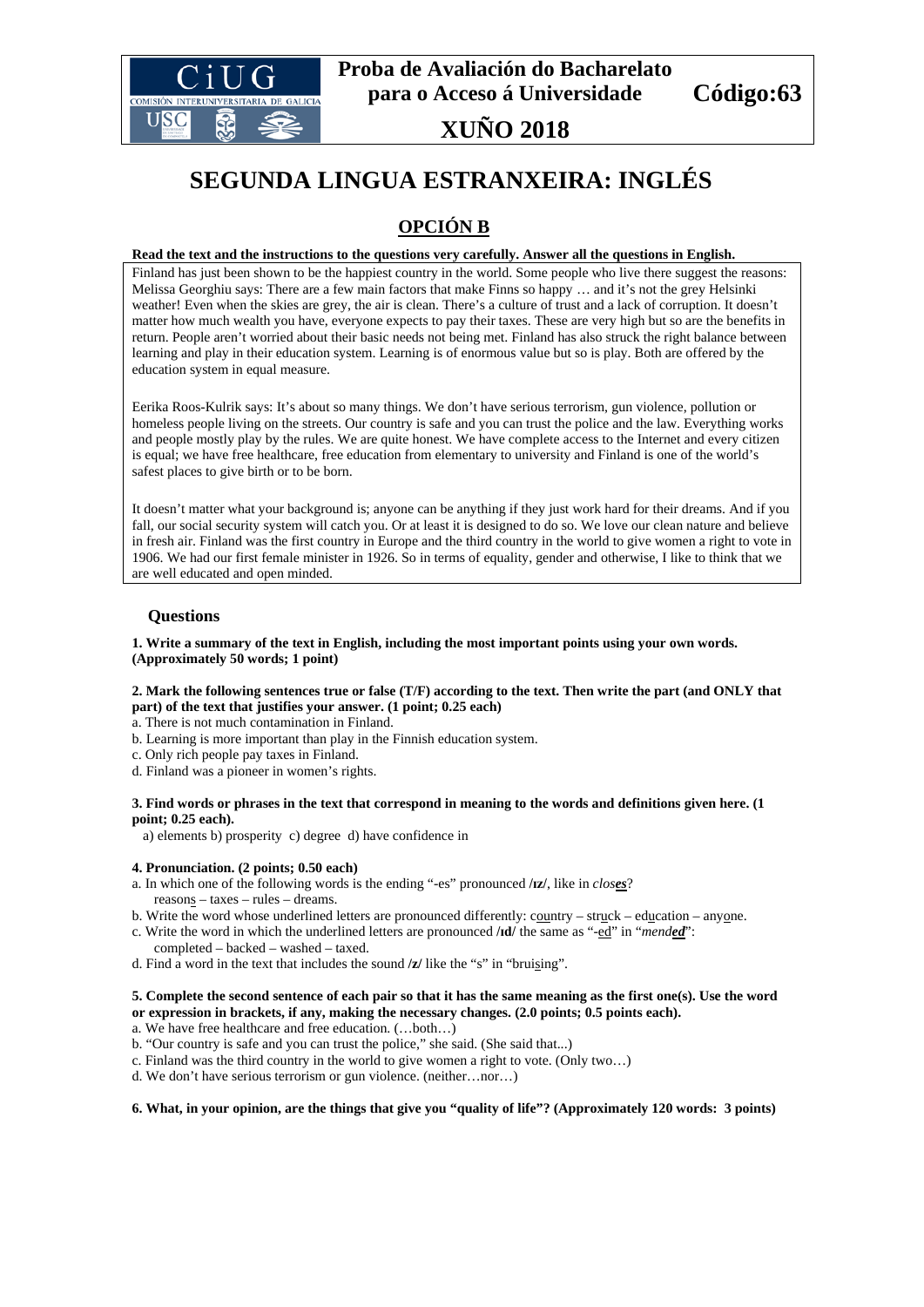

**SETEMBRO 2018**

## **SEGUNDA LINGUA ESTRANXEIRA: INGLÉS**

## **OPCIÓN A**

### **Read the text and the instructions to the questions very carefully. Answer all the questions in English.**

A cyclist who was knocked down by a car on a zebra crossing sent a message to other riders after the police said they would not prosecute the driver: "Learn the Highway Code!" The retired underground worker, Peter Fernandes, 76, suffered bruising on his left side and an injured shoulder when he was sent sprawling by a car that failed to stop at a crossing in west London. The driver was not arrested. Police investigated but later informed Mr Fernandes they would not pursue a criminal case. They said that Mr Fernandes had breached rules 64 and 79 of the Highway Code, which prohibit cycling on a pavement and demand that riders dismount on a zebra or pelican crossing. He claimed they threatened to send him a "warning letter".

In a message to other cyclists, Mr Fernandes said: "Don't make the same mistake I did. I might be in the wrong, but I was not aware that cycling on a crossing is not allowed. I'm disappointed that the driver has not been prosecuted." Mr Fernandes, who has been cycling around west London for more than 30 years, said he did not take risks. He accepted that he had indeed breached the code, but added that this did not excuse the driver for not stopping. He said: "I don't think justice has been served; I received a personal injury and I'm worried about the message this sends out to other drivers." The Metropolitan Police said: "A breach of the Highway Code, although not an offence in itself, may be used as evidence of a road user's liability. Prosecutors will take a number of factors into consideration in their decision on whether or not to prosecute."

#### **Questions**

**1. Write a summary of the text in English, including the most important points using your own words. (Approximately 50 words; 1 point)**

#### **2 Mark the following sentences true or false (T/F) according to the text. Then write the part (and ONLY that part) of the text that justifies your answer. (1 point; 0.25 each)**

- a. Peter Fernandes had his leg broken.
- b. The driver did not go to prison after the accident.
- c. The cyclist admitted he had made a mistake.
- d. According to the Highway Code, riders are not allowed to cycle on a pelican crossing.

### **3. Find words or phrases in the text that correspond in meaning to the words and definitions given here. (1 point; 0.25 each).**<br>a) hit and caused to fall

b) told  $\ c)$  forbid d) conscious

#### **4. Pronunciation. (2 points; 0.50 each)**

a. In which of the following words is the ending "-es" pronounced **/ɪz/**, as in *closes*? sends – uses – factors – receives.

- b. Write the word whose underlined letters are pronounced differently: worried code suffered London**.**
- c. Write the word in which the underlined letters are pronounced  $/1d/$  the same as "- $ed$ " in "parted": added – watched – puzzled – listened
- d. Which one of the following words includes the sound  $\frac{z}{1}$  like the "s" in "bruising": crossing, bends, disappointed, cyclists.

#### **5. Complete the second sentence of each pair so that it has the same meaning as the first one(s). Use the word or expression in brackets, if any, making the necessary changes. (2.0 points; 0.5 points each).**

- a. The Police said they would not prosecute the driver.
	- The police said: ".................."
- b. A breach of the Highway Code, although not an offence, may be used as evidence. Although a …
- c. Riding a bicycle on a crossing is not allowed. You…
- d. The retired underground worker, Peter Fernandes, suffered bruising on his left side. Peter Fernandes, who…

**6. Write a composition entitled: "Cycling, advantages and disadvantages." (Approximately 120 words, 3 points)**